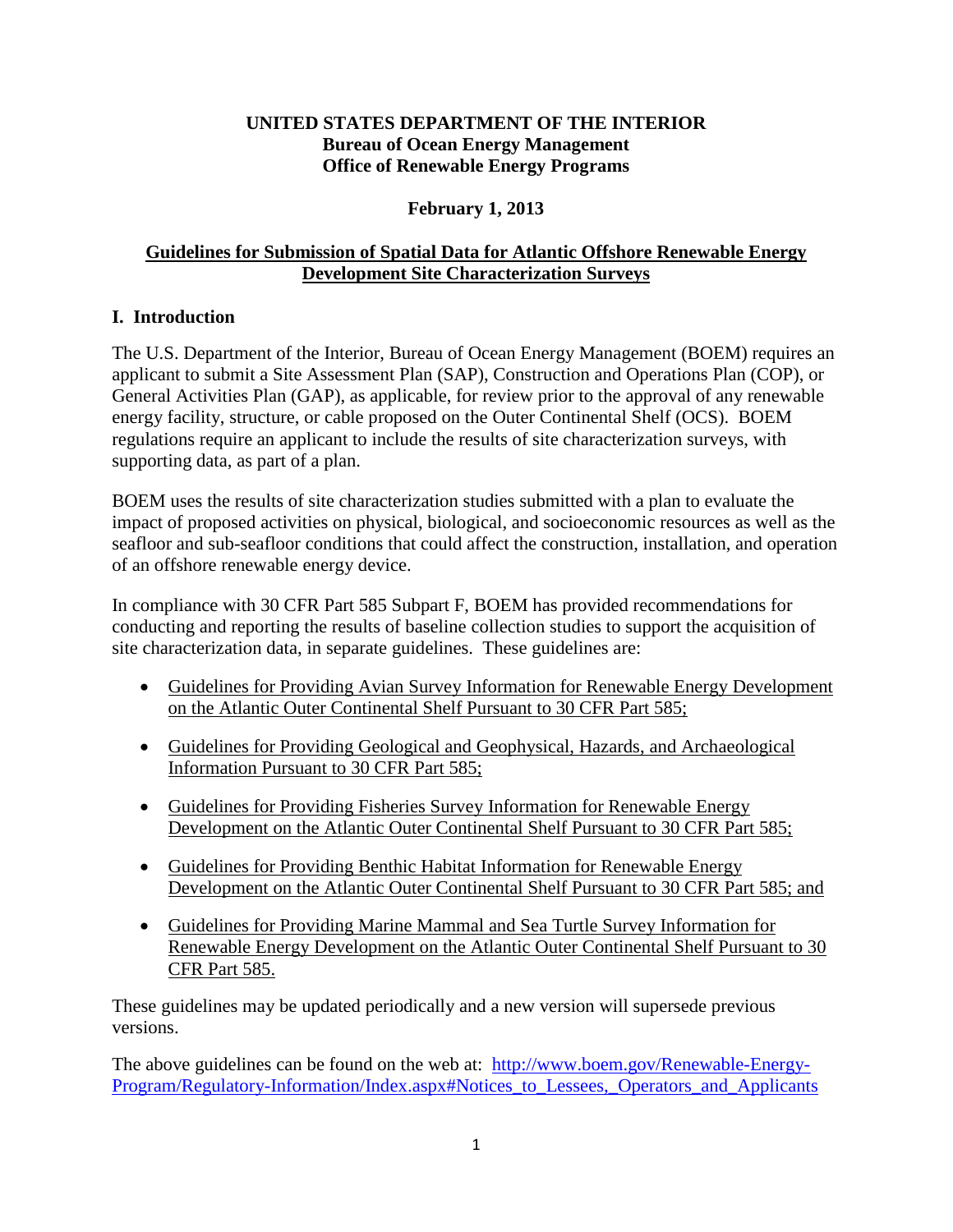The purpose of this document, Guidelines for Submission of Spatial Data for Atlantic Offshore Renewable Energy Development Site Characterization Surveys, is to provide a general framework for the submission of spatial data from the site characterization surveys. They are intended to supplement the above listed guidelines by standardizing the data submission format. The collection of data related to site characterization activities includes geological, geotechnical, shallow hazards, archaeological, benthic habitat, and biological surveys. In an effort to minimize the submission of duplicative and redundant data collected during survey activities, BOEM prefers to receive one standardized dataset. In some cases the submission of multiple datasets is necessary or unavoidable; in either case this will not preclude consideration of the plans. Any questions about these guidelines may be addressed on a case-by-case basis during the pre-survey meeting as suggested in each of the survey guidelines.

## **II. Digital Map Format and Spatial Database Specifications**

The following guidelines outline the format in which BOEM requests to receive the spatial results of the site characterization activities. These specifications are suggested digital spatial data capture standards for the site characterization survey data. Digitally captured spatial data should be packaged and submitted in a standard Geographic Information Systems (GIS) format, preferably an ESRI geodatabase. Other spatial or GIS formats are also acceptable, provided they are interoperable with industry standard software. All electronic files submitted in the spatial database should be referenced to the North American Datum of 1983 (NAD 83).

Applicants are encouraged to provide the results of the overall site characterization following the specifications below:

## **A. Digital Map Format**

The submission of digital maps of data from site characterization surveys (i.e., avian, geological and geophysical, hazards, archaeological, benthic habitat, marine mammals, and fish surveys) should be consistent in format and contain similar graphical elements. Listed below are important elements that the digital maps should contain.

- 1. A legend which includes symbols used to depict:
	- Infrastructure (e.g., cables);
	- Biological features including live bottoms, topographic features, and chemosynthetic communities;
	- Geophysical characteristics such as acoustic voids; and
	- Other features such as unidentified magnetic anomalies and side scan sonar targets (with avoidance radii), buried channels, and shipwrecks.
- 2. Basemap and marginalia elements include:
	- project area;
	- map scale;
	- map title;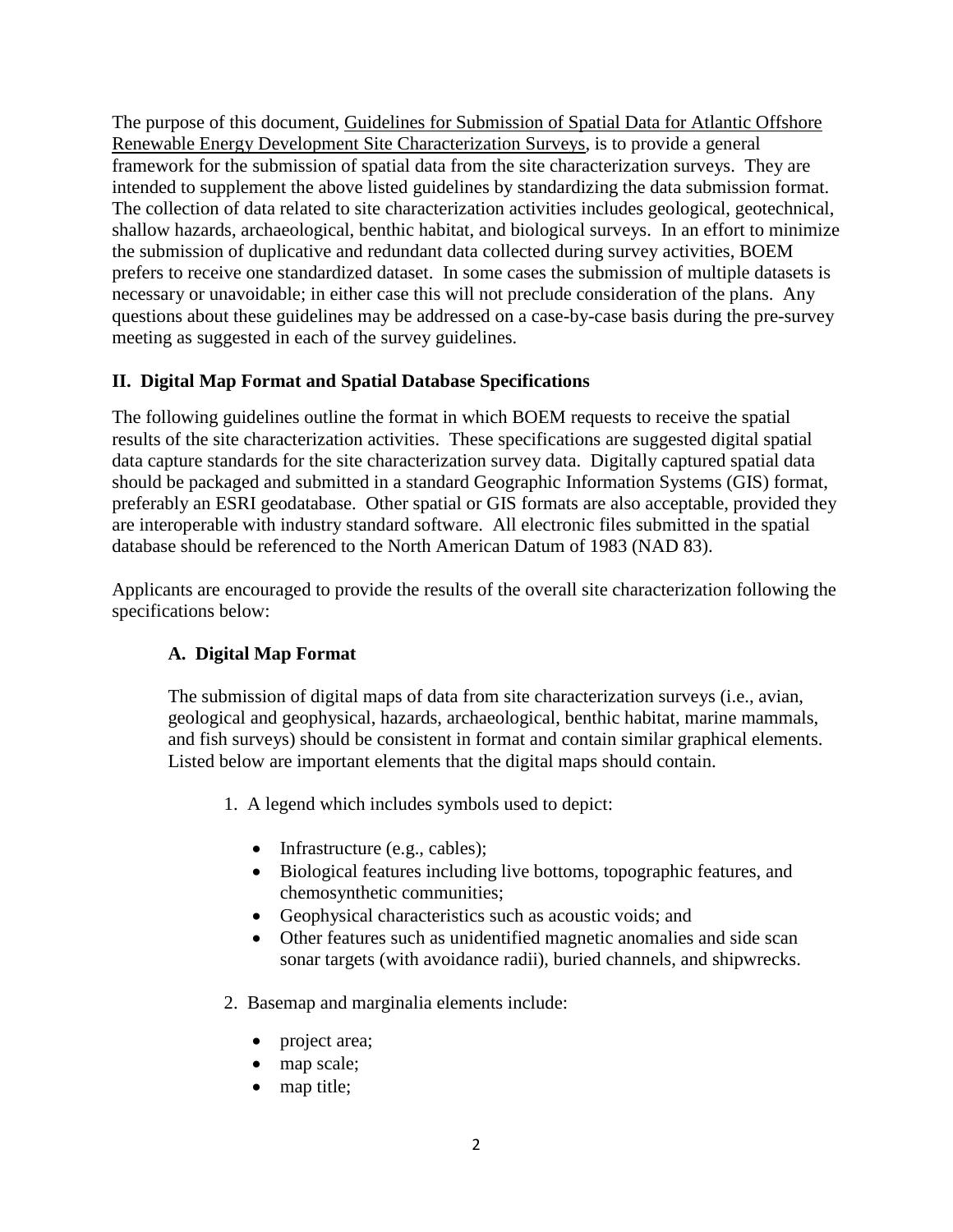- company names;
- personnel names, activity dates, file and job numbers, and map numbers (e.g., map 1 of 2);
- map borders;
- north arrow;
- OCS area name(s) and block number(s);
- lease numbers:
- Federal/state boundaries;
- latitude and longitude graticules; and
- tic marks used to delineate state plane or UTM coordinates.

#### **B. Spatial Database Specifications**

These specifications serve as a general guideline to develop the structure of the spatial database submitted to BOEM. The spatial database should contain all relevant features in the appropriate digital format (point, line, polygon, or raster). All spatial features should be attributed and contain logically named attribute fields. It is recommended that an attribute key be provided as an addendum to the spatial database. Topological rules should be established and enforced when applicable. Spatial datasets and spatial features submitted with a plan include but are not limited to:

1. Infrastructure Spatial Dataset

The infrastructure spatial dataset contains locations of existing and proposed infrastructure. A distinction should be made between existing infrastructure and infrastructure related to proposed renewable energy activities.

Existing infrastructure spatial features include but are not limited to:

- transmission cables:
- pipelines;
- anchorage areas;
- fairways;
- traffic separation schemes;
- precautionary/caution areas;
- removed structures; and
- existing energy facilities (liquefied natural gas (LNG), wind, tidal, wave, etc.).

Proposed infrastructure spatial features include but are not limited to:

- transmission cables:
- wind turbine location(s):
- met tower location(s);
- wave generation structures; and
- onshore support facilities.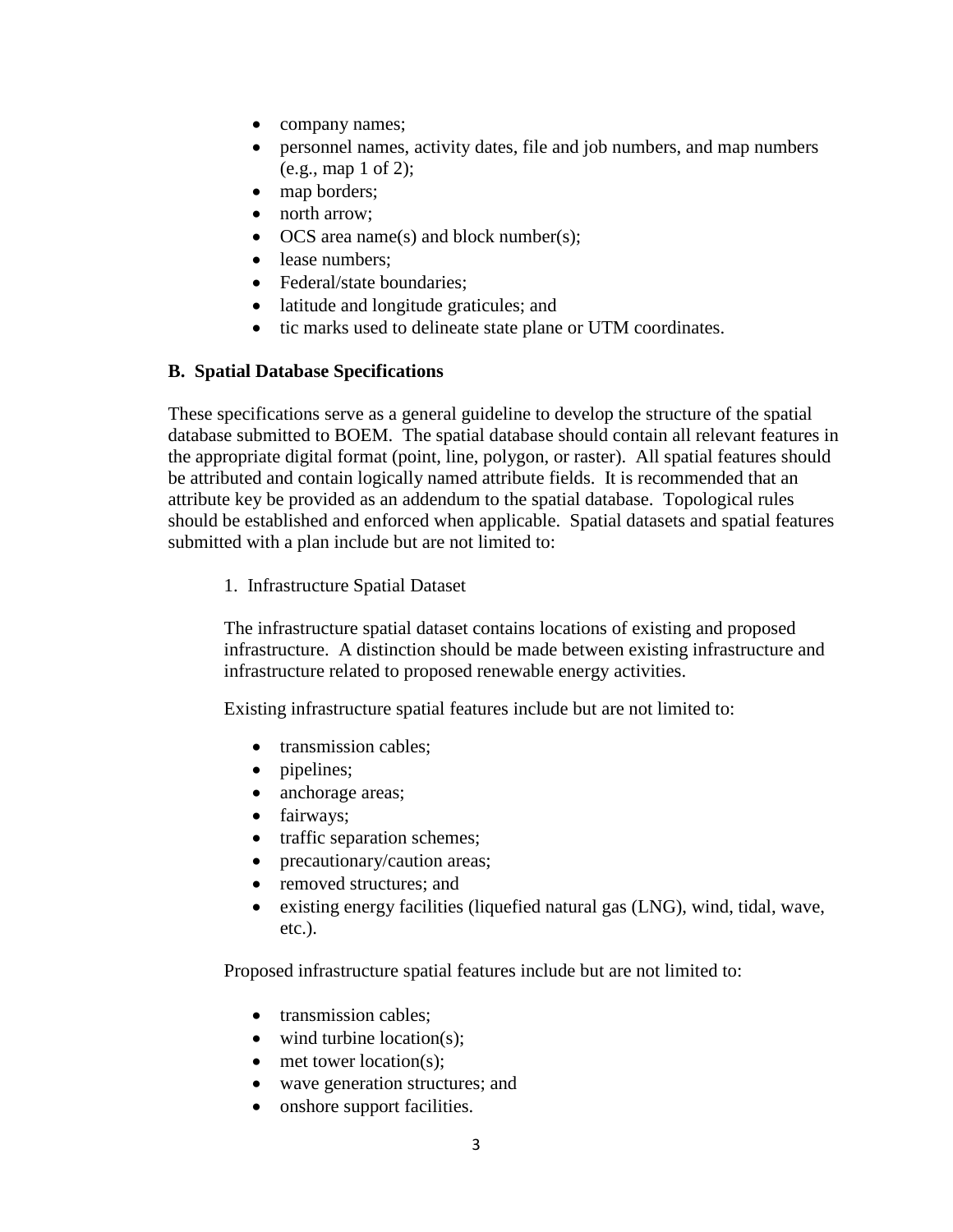2. Navigation Data and Bathymetry Spatial Dataset

The navigation data and bathymetry spatial dataset contains the post-plot of the navigation data and bathymetric data. Spatial features include but are not limited to:

- survey lines;
- shot points; and
- bathymetry data.

#### 3. Seafloor Spatial Dataset

The seafloor spatial dataset contains geological features, unidentified side scan sonar targets, and magnetic anomalies located by the geophysical survey. Spatial features include but are not limited to:

- unidentified side scan sonar contacts;
- unidentified magnetic anomalies;
- magnetic contours;
- artificial reefs and artificial reef planning areas;
- seafloor fluid expulsion features and shallow gas vents;
- brine seeps and brine pools;
- seafloor scarps with height;
- mounds:
- relict reefs:
- outcrops and hard bottoms;
- sand wave habitat:
- named topographic features and their protection zones;
- areas of seafloor slumping, debris flows, mud slides, and collapse depressions;
- scour and furrows;
- natural and dredged channels; and
- other seafloor features and anomalies (e.g., shipwrecks, pockmarks, can holes).

#### 4. Biological Spatial Dataset

The biological spatial dataset contains biological features and should be classified according to the Federal Geographic Data Committee's (FGDC) approved [Coastal](http://www.csc.noaa.gov/digitalcoast/_/pdf/CMECS_Version%20_4_Final_for_FGDC.pdf)  [and Marine Ecological Classification Standard \(CMECS\).](http://www.csc.noaa.gov/digitalcoast/_/pdf/CMECS_Version%20_4_Final_for_FGDC.pdf) When attributing individual biological features, the lowest taxonomic unit using the CMECS classification standard should be used. Biological feature attribution should capture count, effort, and temporal information. Spatial features include but are not limited to: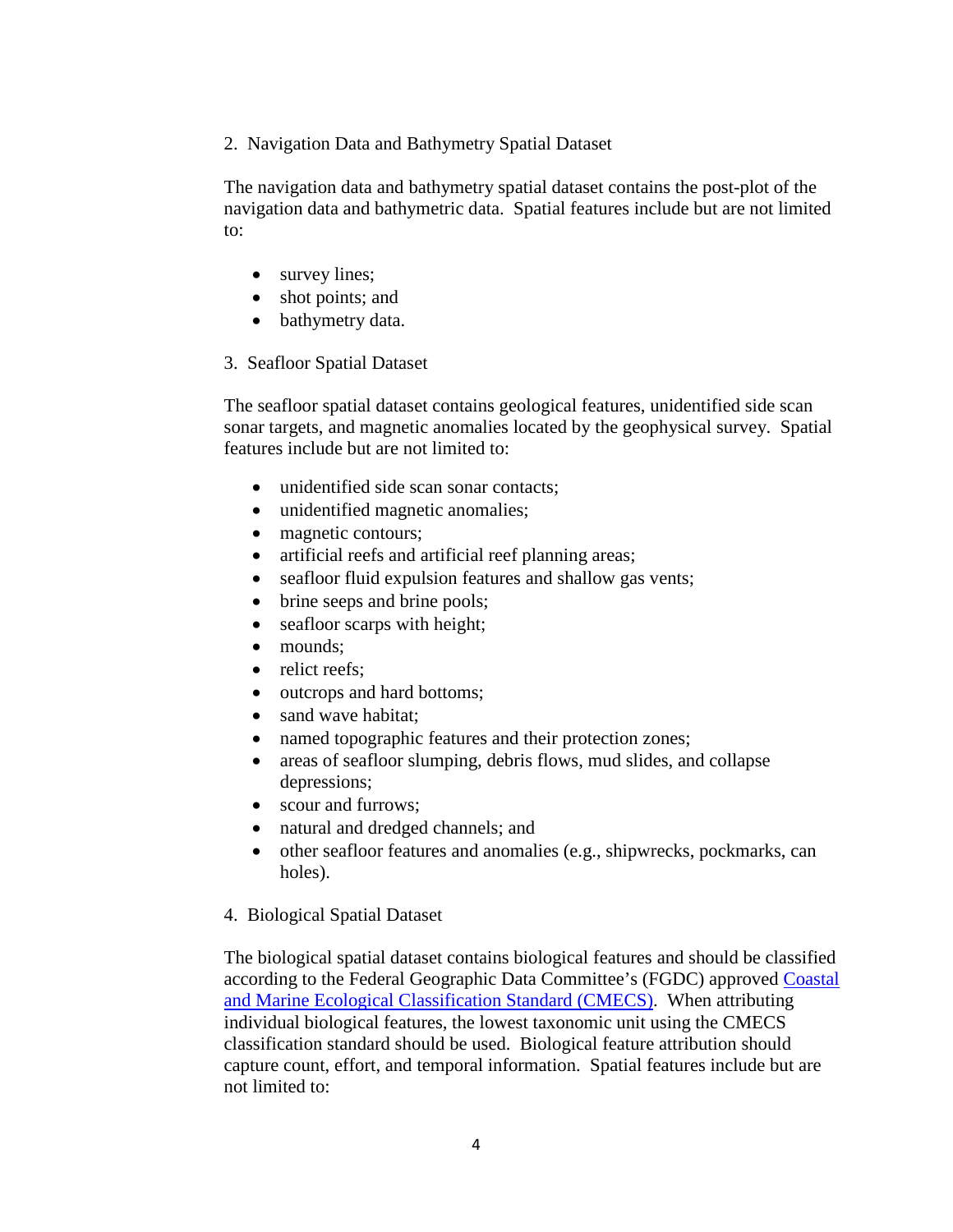- fish and shellfish:
- marine mammals;
- sea turtles;
- sea birds:
- benthic communities;
- plankton;
- seagrasses;
- plant life; and
- commercial and recreational fishing activities (National Marine Fisheries Service (NMFS) or historical data).
- 5. Subsurface Spatial Dataset

The subsurface spatial dataset contains subsurface features located by the geophysical survey. Spatial features include but are not limited to:

- buried faults with depth labels;
- shallow gas as seen on shallow penetration sub-bottom profiler (acoustic voids);
- shallow gas as seen on medium penetration seismic profiler or conventional seismic reflection data (2-D or 3-D) (high amplitudes, bright spots) with depth labels;
- buried slumping;
- buried hydrates (e.g., bottom simulating reflector (BSR), seismic blanking);
- shallow waterflow zones:
- salt:
- boulders, glacial till;
- significant geologic features;
- karst features; and
- relict geomorphic features (e.g., buried channel features, estuaries, embayments, beach ridge sequences, spits, alluvial terraces).

## **C. Metadata**

Applicants should include metadata for each spatial feature in accordance with the FGDC Content Standard for Digital Geospatial Metadata (CSDGM) or International Standardization Organization's (ISO) 19115 metadata format.

## **III. Baseline Data Resources**

There are a number of baseline data resources available for public consumption. These resources contain datasets that can be used to understand existing baseline mapping efforts. They can also assist in developing context around survey data submitted to BOEM for review as part of a plan.